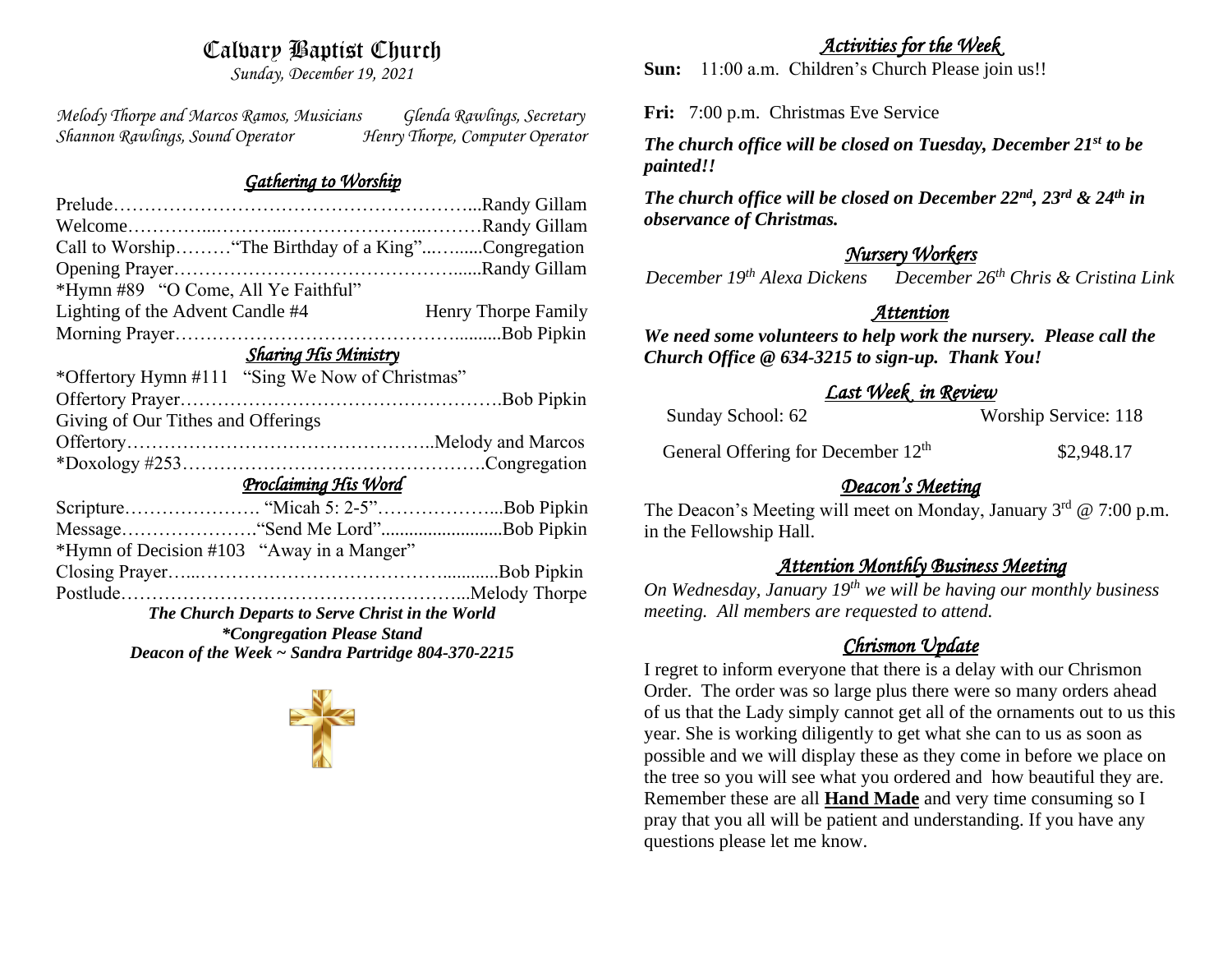#### *Lottie Moon/CBF Christmas Offering*

Our goal this year is \$500.00 Lottie Moon: \$750.00 *Congratulation we exceeded our goal!!*

#### *Lottie Moon Donations*

*Given in memory of Ann & Edward Barnes by: Ronnie & Penny Grizzard*

*Given in memory of Elmer & Vera Grizzard by: Ronnie & Penny Grizzard*

*Given in memory of Mable Robbins by: Ronnie & Penny Grizzard*

*Given in memory of Eddie Taylor by: Ronnie & Penny Grizzard*

*Given in memory of Kandi Poarch by: Ronnie & Penny Grizzard*

*Given in memory of Lorene Ferguson by: Ronnie & Penny Grizzard*

*Given in memory of Howard Morris by: Ronnie & Penny Grizzard*

*Given in honor of Elsie and Jimmy Rice in the loss of her brother, Scottie Wesson by: Ronnie & Pennie Grizzard*



*Church Email: [calvarybc1@verizon.net](mailto:cbcemporiaoffice@gmail.com)*

*Church Website[:www.calvarybaptistemporia.org](http://www.calvarybaptistemporia.org/)*

*Bob Pipkin Email: [jrpipkin3@gmail.com](mailto:jrpipkin3@gmail.com) and Cell: 757-418-1243*